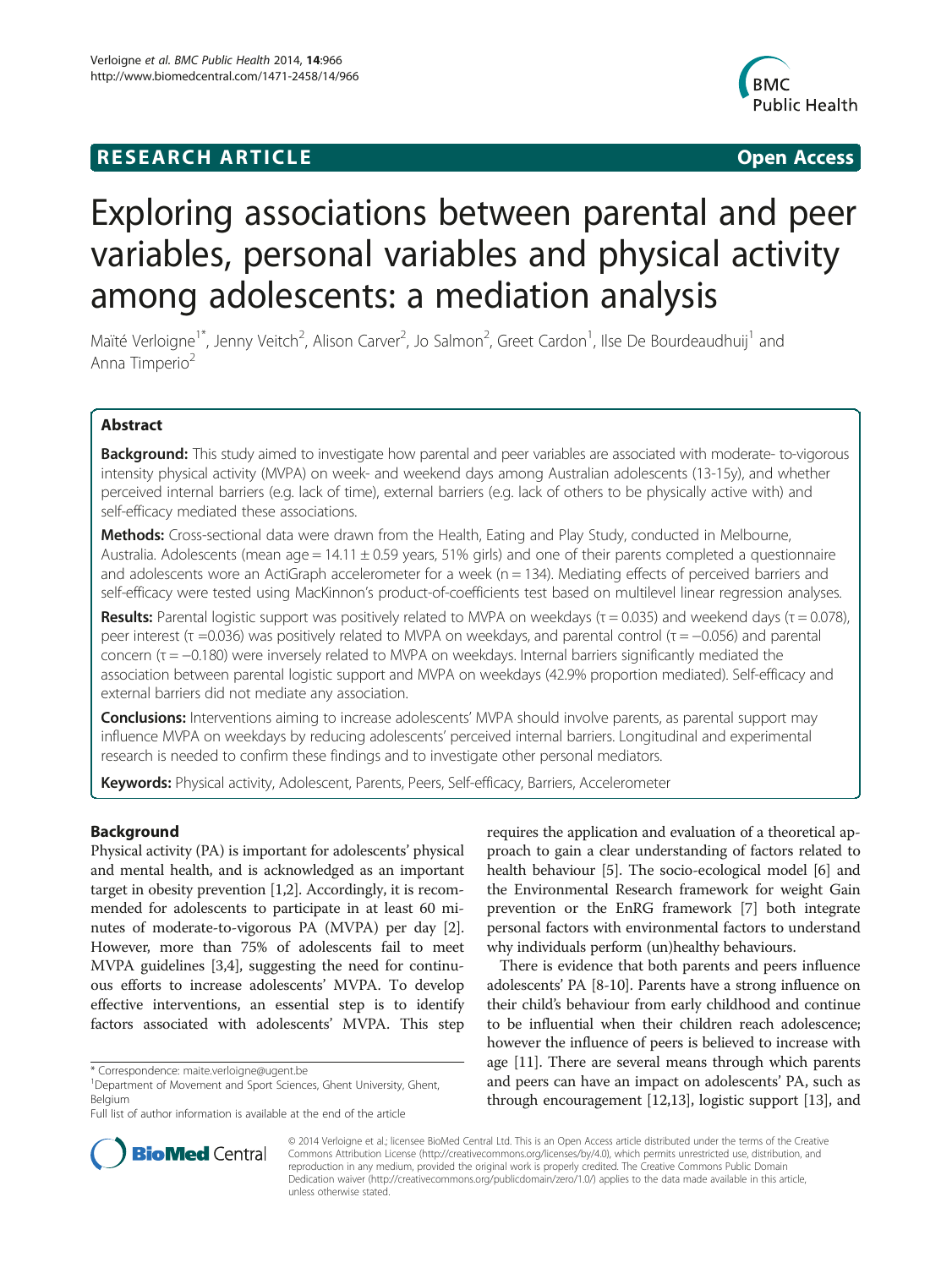modeling [[14](#page-10-0)-[16](#page-10-0)]. Thus, it is important to consider the role of both parents and peers as influences on adolescents' PA.

Further, according to the socio-ecological model [\[6](#page-9-0)] and the EnRG framework [[7\]](#page-9-0), these parental and peer variables can directly influence health behaviour via 'automatic' pathways when people spontaneously engage in a particular behaviour or indirectly via adolescents' personal or individual-level factors. Investigating the mediating effect of personal factors on how parents and peers influence PA enables an in-depth insight into the process that may underlie adolescents' behaviour and has been receiving growing attention in recent literature [[5\]](#page-9-0). Two important personal or individuallevel factors are perceived barriers to PA and self-efficacy [[17,18](#page-10-0)] which may be developed and/or reinforced by parents and peers [\[19\]](#page-10-0).

Self-efficacy represents a belief in one's capability to engage in PA under challenging conditions or situations, and has been identified as a strong correlate of adolescents' PA [\[20,21\]](#page-10-0). Several studies have demonstrated a mediating effect of self-efficacy on associations between the family environment and the consumption of sugarsweetened beverages [\[22](#page-10-0)] and fruit [[23\]](#page-10-0), and between the perceived physical environment and PA [\[8](#page-9-0)[,24](#page-10-0)] among adolescents. Perceived barriers to PA (e.g. lack of time because of homework and other scheduled activities, lack of interest in PA) have been shown to be related to adolescents' PA [[20\]](#page-10-0), but have received less attention as potential mediators of associations between environmental factors and PA. Only one previous study has identified perceived barriers as a mediator of the association between parental social support and PA among US adolescent girls [\[18](#page-10-0)]. Thus, limited research has examined the mediating role of self-efficacy or perceived barriers on associations between parental or peer variables and PA. Investigating potential mediators will inform future interventions aimed at promoting adolescents' MVPA on the potential mechanisms of behaviour change.

Therefore, the aim of this study was to examine associations between parental and peer variables and MVPA on week- and weekend days, and the potential mediating effect of perceived barriers (e.g. lack of time, lack of others to be physically active with,…) and self-efficacy on these associations among Australian adolescents, aged 13–15 years. Given that adolescents' MVPA levels differ between week- and weekend days, factors related to MVPA may also differ [[25,26\]](#page-10-0).

## Methods

#### Procedure

Cross-sectional data presented in this paper were drawn from the first follow-up (2006, T2) of the older cohort within the Health, Eating and Play Study (HEAPS), as the focus of this paper was on adolescents [\[27](#page-10-0)-[29\]](#page-10-0). At baseline in 2002/2003 (T1), stratified random sampling proportionate to school size (enrolments > 200) in low, middle and high socio-economic status areas were used to select elementary schools from greater Melbourne, Australia. In total, 24 of the 39 elementary schools approached agreed to participate. All children in Grade Prep (i.e. first year of elementary school) were invited to participate (younger cohort). In 17 of the 24 schools, children in the 5th and 6th grade were also invited to participate (older cohort). In total, 947 older children (mean  $age = 11.2y$ ) participated in T1 and parents of 474 of these children agreed to be re-contacted for further follow-up measures. At T2, those older children (now aged 13-15y) and their parents were invited to participate in a follow-up of which 200 provided written parental consent (42%). An adolescent and parental questionnaire was mailed to participants and adolescents were also asked to wear an accelerometer for eight consecutive days (167 agreed). In total, complete adolescent and parental questionnaire and accelerometer data were collected from 134 adolescents (67%) at T2. Those who were followed up had a higher level of maternal education (45% vs. 33% high education,  $p < 0.05$ ) and weekend MVPA (65.1 vs. 55.6 mins/day,  $p < 0.05$ ) than the remainder of the baseline sample. Approval was provided by the Deakin University Human Research Ethics Committee, the Victorian Department of Education and Training and the Catholic Education Office.

## Measures

Demographic variables. The parental questionnaire assessed highest level of maternal education and parental age. Maternal education was collapsed into three categories: low (did not complete high school), medium (high school or technical or trade certificate) or high (University or tertiary qualification). The adolescent questionnaire assessed adolescents' age and sex.

Parental and peer variables. Five parental constructs were assessed in the parent questionnaire: (a) parental co-participation in PA, (b) parental logistic support for PA (included two items; Cronbach's alpha = 0.90), (c) parental praise of PA, (d) parental control of PA (included four items; Cronbach's alpha =  $0.46$ ), and (e) parental concern about PA (Table [1\)](#page-2-0). Four peer constructs were assessed in the adolescent questionnaire: (a) peer modeling of PA, (b) peer enjoyment of PA, (c) peer interest in PA, and (d) peer encouragement of PA (Table [1\)](#page-2-0). Parental co-participation, parental logistic support, parental praise and all peer constructs were adapted from a reliable parent and peer support scale [[30](#page-10-0)], that was already used in previous studies [\[30,31](#page-10-0)]. Parental control and parental concern were adapted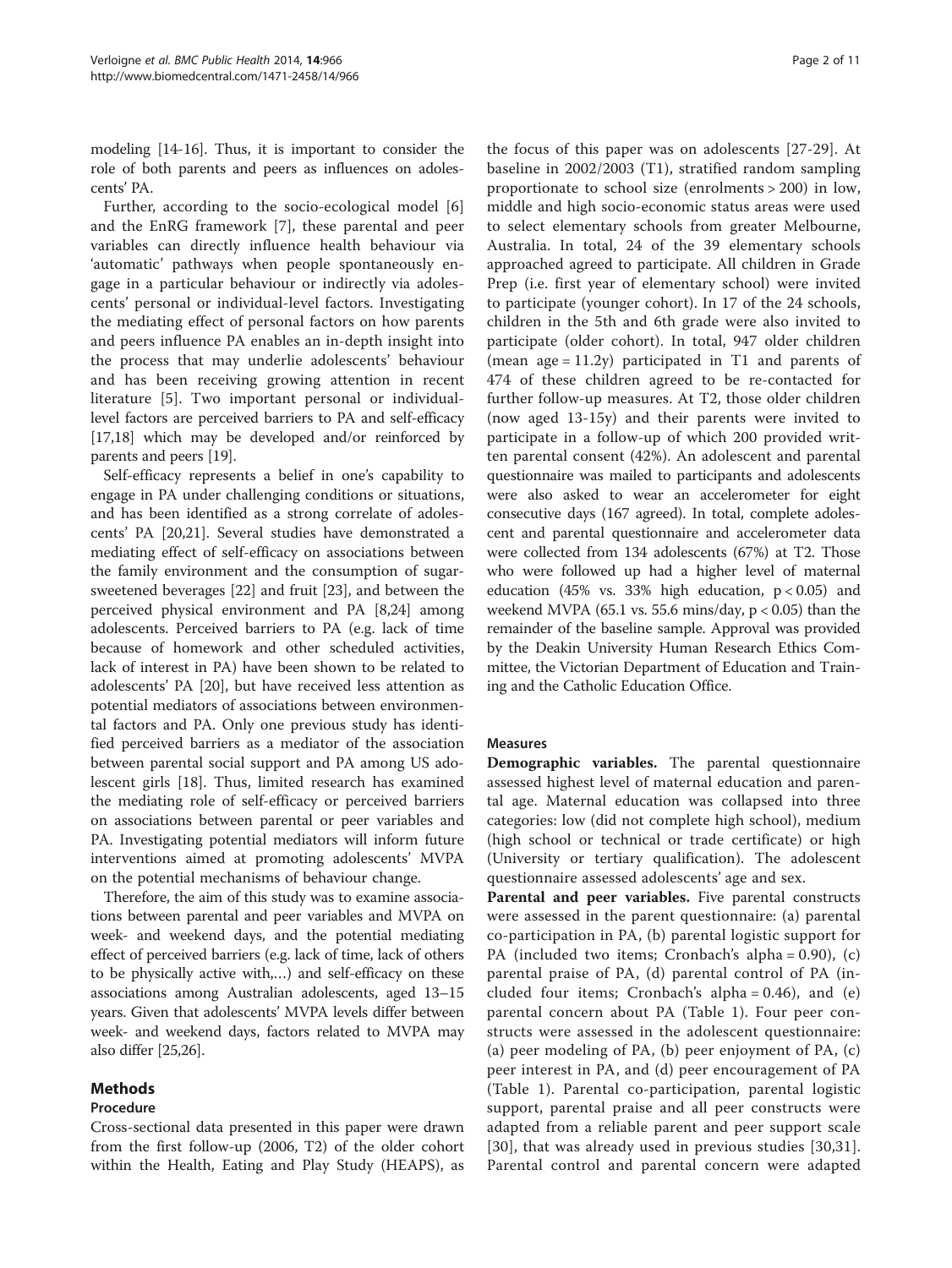## <span id="page-2-0"></span>Table 1 Description of parental, peer and personal variables

| <b>Parental variables</b>                                  | Item (Parent questionnaire)                                                                                                       | <b>Response category</b>                                                                                                                                                                |  |
|------------------------------------------------------------|-----------------------------------------------------------------------------------------------------------------------------------|-----------------------------------------------------------------------------------------------------------------------------------------------------------------------------------------|--|
| Parental co-participation in PA; adapted<br>from [31]      | Thinking about the past few months, how often<br>did you and/or the co-carer do the following<br>things together with your child? | $1 =$ Never or rarely; $2 =$ Less than once/week;<br>$3 =$ Once a week; $4 =$ About 2-3 times/week;<br>$5 =$ About 4–6 times/week; $6 =$ Every day                                      |  |
|                                                            | - I/we did physical activity, sport or exercise<br>together with the child                                                        |                                                                                                                                                                                         |  |
| Parental logistic support for PA; adapted                  | Mean value of two items (Cronbach's alpha $= 0.90$ ):                                                                             | $1 =$ Never or rarely; $2 =$ Less than once/week;<br>$3 =$ Once a week; $4 =$ About 2-3 times/week;<br>$5 =$ About 4-6 times/week; $6 =$ Every day;<br>$7 =$ Doesn't apply <sup>a</sup> |  |
| from $[31]$                                                | Thinking about the past few months, how often<br>were the following true?                                                         |                                                                                                                                                                                         |  |
|                                                            | - The co-carer or I took the child to sports<br>training/lessons                                                                  |                                                                                                                                                                                         |  |
|                                                            | - The child did sport or physical activity that the<br>co-carer or I provided money for                                           |                                                                                                                                                                                         |  |
| Parental praise of PA; adapted from [31]                   | Thinking about the past few months, how often<br>was the following true?                                                          | $1 =$ Never or rarely; $2 =$ Less than once/week;<br>$3$ = Once a week; $4$ = About 2-3 times/week;                                                                                     |  |
|                                                            | - The co-carer or I praised the child participating<br>in physical activity, sport or exercise                                    | 5 = About 4-6 times/week; 6 = Every day;<br>$7 =$ Doesn't apply <sup>a</sup>                                                                                                            |  |
| Parental control of PA; adapted from [32]                  | Mean value of four items (Cronbach's alpha = $0.46$ ):                                                                            | $1 = Disagree; 2 = Slightly disagree; 3 = Neutral;$                                                                                                                                     |  |
|                                                            | Indicate how much you agree with following<br>statements.                                                                         | $4 =$ Slightly agree; $5 =$ Agree                                                                                                                                                       |  |
|                                                            | - If I did not quide or regulate my child's activities,<br>(s) he would not be as active as (s) he should be                      |                                                                                                                                                                                         |  |
|                                                            | - I think that my child should be active every day                                                                                |                                                                                                                                                                                         |  |
|                                                            | - I am careful to make sure that my child gets enough<br>exercise                                                                 |                                                                                                                                                                                         |  |
|                                                            | - If my child says "I'm tired", I try to get him/her to<br>exercise anyway                                                        |                                                                                                                                                                                         |  |
| Parental concern about PA; adapted<br>from $[32]$          | How concerned are you about your child not getting<br>enough physical activity?                                                   | $1 = Not concerned$ ; $2 = A$ little concerned;<br>$3 =$ Fairly concerned; $4 =$ Very concerned                                                                                         |  |
| Peer variables; adapted from [31]                          | Item (Adolescent questionnaire)                                                                                                   | Response category                                                                                                                                                                       |  |
| Peer modeling of PA                                        | My closest friend does a lot of physical activity                                                                                 | $1 =$ Strongly agree; $2 =$ Agree; $3 =$ Neither;<br>$4$ = Disagree; $5$ = Strongly disagree;<br>$6 =$ Don't know <sup>b</sup>                                                          |  |
| Peer enjoyment of PA                                       | My closest friend enjoys physical activity or sports                                                                              | 1 = Strongly agree; $2 =$ Agree; $3 =$ Neither;<br>$4$ = Disagree; $5$ = Strongly disagree;<br>$6 = Don't knowb$                                                                        |  |
| Peer interest in PA                                        | My closest friend is not the sporty type                                                                                          | 1 = Strongly agree; $2 =$ Agree; $3 =$ Neither;<br>$4 = Disagree; 5 = Strongly disagree;$<br>$6 =$ Don't know <sup>b</sup>                                                              |  |
| Peer encouragement of PA                                   | Mean value of three items (Cronbach's alpha = $0.70$ ): $1 =$ Never/rarely; 2 = Sometimes; 3 = Often                              |                                                                                                                                                                                         |  |
|                                                            | During the past year, how often have your friends<br>said or done this:                                                           |                                                                                                                                                                                         |  |
|                                                            | - Encouraged me to do more physical activity                                                                                      |                                                                                                                                                                                         |  |
|                                                            | - Encouraged me to walk to or from school or to<br>other places                                                                   |                                                                                                                                                                                         |  |
|                                                            | - Encouraged me to play sports                                                                                                    |                                                                                                                                                                                         |  |
| Personal variables                                         | Item (Adolescent questionnaire)                                                                                                   | Response category                                                                                                                                                                       |  |
| Self-efficacy to overcome barriers; adapted from<br>$[34]$ | Mean value of nine items (Cronbach's alpha =0.84):                                                                                | $1 =$ Not at all sure; $2 =$ A bit sure; $3 =$ Fairly sure;<br>$4 =$ Quite sure; $5 =$ Very sure                                                                                        |  |
|                                                            | I could be active even                                                                                                            |                                                                                                                                                                                         |  |
|                                                            | - If there is no one to be active with                                                                                            |                                                                                                                                                                                         |  |
|                                                            | - If I don't have enough energy to be active                                                                                      |                                                                                                                                                                                         |  |
|                                                            | - If I am not good at it                                                                                                          |                                                                                                                                                                                         |  |
|                                                            | - If I had no one to take me training                                                                                             |                                                                                                                                                                                         |  |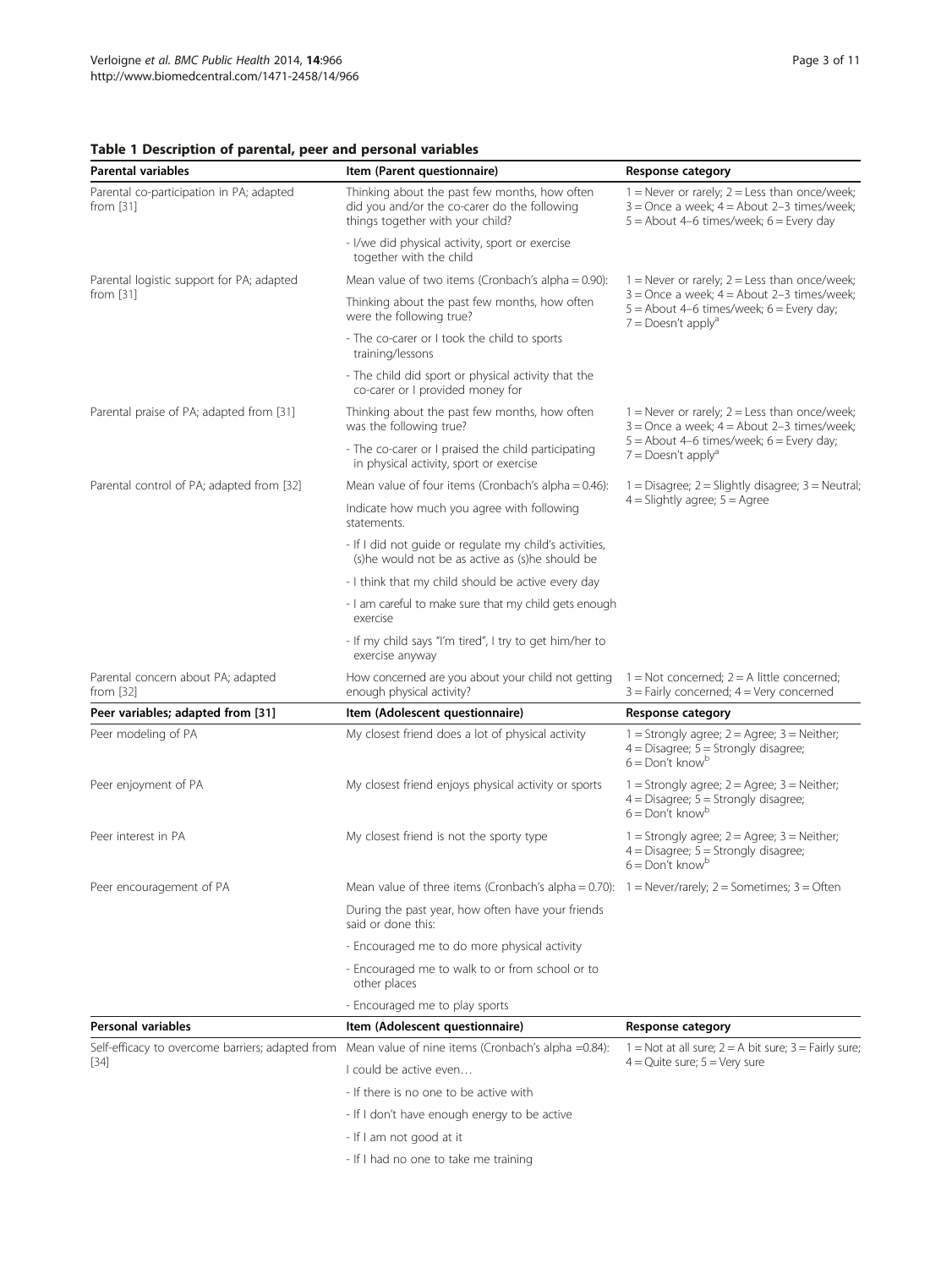#### Table 1 Description of parental, peer and personal variables (Continued)

|                                                     | - If my friends don't take part                                                                                            |                                                                                             |  |
|-----------------------------------------------------|----------------------------------------------------------------------------------------------------------------------------|---------------------------------------------------------------------------------------------|--|
|                                                     | - If the weather is bad                                                                                                    |                                                                                             |  |
|                                                     | - If I had a lot of homework to do                                                                                         |                                                                                             |  |
|                                                     | - If I were busy going out with my friends                                                                                 |                                                                                             |  |
|                                                     | - If others make fun of me                                                                                                 |                                                                                             |  |
| Perceived internal barriers; adapted<br>from $[35]$ | Mean value of seven items (Cronbach's alpha =<br>$0.87$ :                                                                  | 1 = Strongly agree; $2 =$ Agree; $3 =$ Neither;<br>$4$ = Disagree; $5$ = Strongly disagree; |  |
|                                                     | $6 =$ Don't know <sup>b</sup><br>How much do you agree with the following<br>statements?                                   |                                                                                             |  |
|                                                     | - I don't have enough time for physical activity                                                                           |                                                                                             |  |
|                                                     | - I prefer to watch TV or play electronic games                                                                            |                                                                                             |  |
|                                                     | - I don't like physical activity                                                                                           |                                                                                             |  |
|                                                     | - I don't think I'm very good at physical activity                                                                         |                                                                                             |  |
|                                                     | - I don't like how being active physically makes me<br>feel (e.g. hot, sweaty, out of breath)<br>- I'm not the sporty type |                                                                                             |  |
|                                                     |                                                                                                                            |                                                                                             |  |
|                                                     | - I am too lazy/ can't be bothered                                                                                         |                                                                                             |  |
| Perceived external barriers; adapted                | Mean value of four items (Cronbach's alpha = $0.66$ ):                                                                     | 1 = Strongly agree; $2 =$ Agree; $3 =$ Neither;                                             |  |
| from $[35]$                                         | How much do you agree with the following<br>statements?                                                                    | $4$ = Disagree; $5$ = Strongly disagree;<br>$6 =$ Don't know <sup>b</sup>                   |  |
|                                                     | - I don't have anyone to be physically active with                                                                         |                                                                                             |  |
|                                                     | - I have a health problem or injury that prevents me<br>from being physically active                                       |                                                                                             |  |
|                                                     | - I can't afford to buy sports clothes or equipment,<br>or pay sport/club fees                                             |                                                                                             |  |
|                                                     | - I think it's too dark and cold in winter to spend<br>more time outside                                                   |                                                                                             |  |

<sup>a</sup>Response possibility 7 (Doesn't apply) was re-coded into 1 (Never/rarely); <sup>b</sup>response possibility 6 (Don't know) was re-coded into 3 (Neither).

from the Child Feeding Questionnaire [[32](#page-10-0)] to be relevant in the PA domain.

Personal variables. Personal variables were assessed in the adolescent questionnaire (Table [1](#page-2-0)). The mean value of nine items was used to measure self-efficacy (Cronbach's alpha = 0.84). These items were adapted from the Self-Efficacy scale that was based on the Social Cognitive Theory [\[33\]](#page-10-0) and was used in a questionnaire to measure psychosocial determinants of adolescents' behaviour [[34](#page-10-0)]. A higher mean value represents more self-efficacy to overcome barriers. Twelve items assessed adolescents' perceived barriers to PA. These items were adapted to the adolescent population from the Pilot Survey of the fitness of Australians [[35\]](#page-10-0). Exploratory factor analyses revealed two factors, with a total variance explained of 52.5%. Seven items loaded on the first factor which could be labeled as the perception of 'internal barriers' (Cronbach's alpha = 0.87). Four items loaded on the second factor which could be labeled as the perception of 'external barriers' (Cronbach's alpha = 0.66). One item ('I look funny when I am doing physical activity') did not load on either factor and was therefore not included in further analyses.

The mean values of responses to items within the two factors were calculated with higher mean values representing a stronger perception of internal or external barriers.

Moderate-to-vigorous intensity physical activity. Acti-Graph uniaxial accelerometers (model 7162) were used to objectively measure adolescents' MVPA on weekdays and weekend days, as these instruments have acceptable reliability and validity for use in this study population [[36,37\]](#page-10-0). Adolescents were instructed to wear the accelerometer for all waking hours, but to remove it during water-based activities. Selected epoch length was 60s and non-wear time was defined as periods of >20mins of consecutive zero counts. Adolescents with at least three valid weekdays (MVPA weekday) and one valid weekend day (MVPA weekend day), defined as a minimum of 8 h wear-time, were included in analyses. The age-specific cutpoints of Freedson [\[38](#page-10-0)] were used to estimate the time spent per day in moderate (4.0-5.9 Metabolic Equivalent of Tasks or METS) and vigorous (≥6 METS) PA [\[39](#page-10-0)]. Taking the age of a child into account when estimating moderate and vigorous PA is important because of the variation in oxygen consumption at rest and during submaximal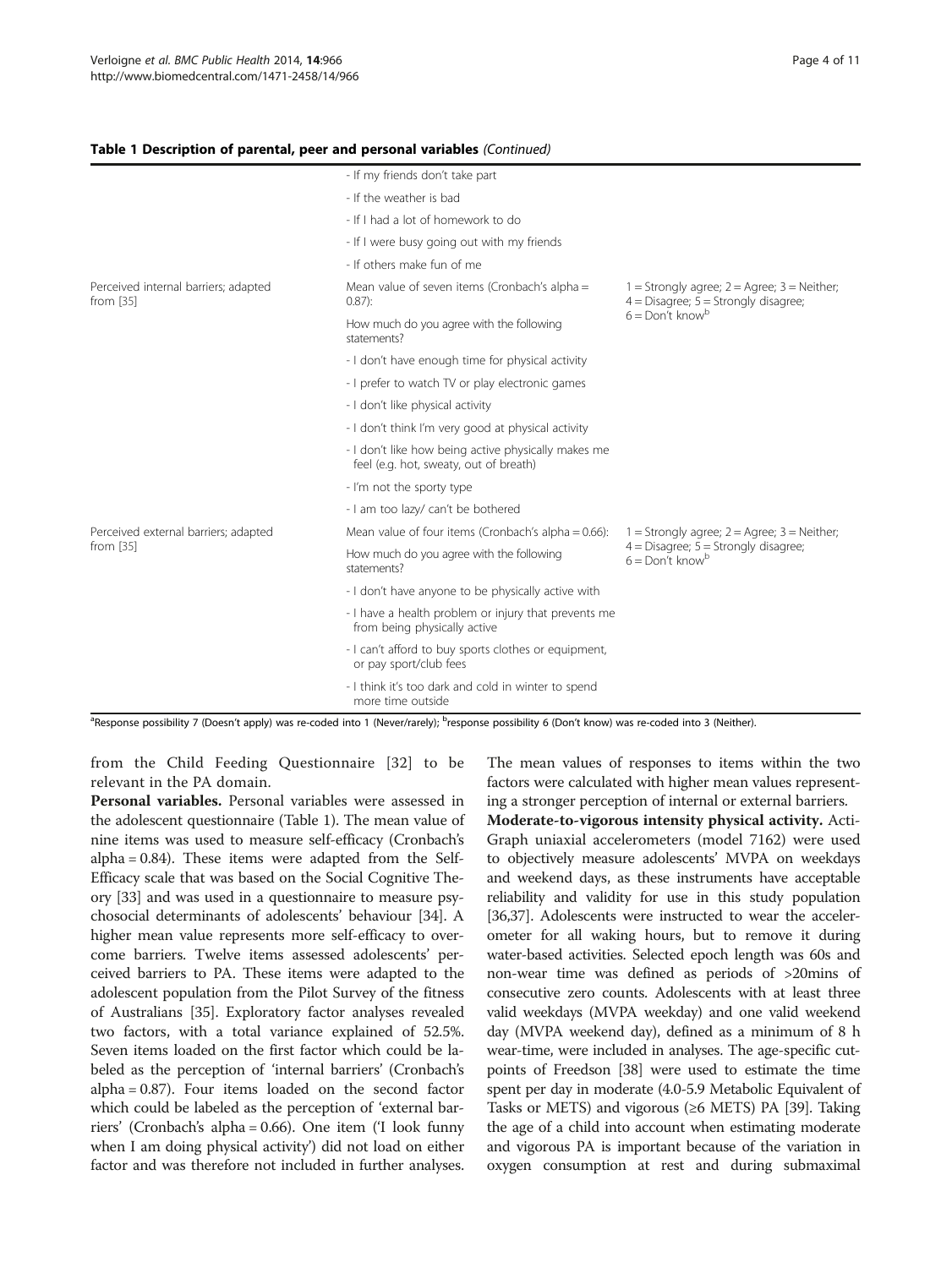exercise [\[40\]](#page-10-0). When using age-specific cut-points, older children in the sample have to reach a higher number of accelerometer counts to reach the threshold of 4 METS. Minutes per weekday and weekend day in MVPA were calculated by summing and averaging these values across valid days.

#### Statistical analyses

Linear regression analyses were conducted using SPSS version 22.0 (SPSS Inc., Chicago, IL, USA). Clustering at the school level was taken into account by conducting multi-level analyses. Skewed variables (MVPA on weekdays and weekend days, perceived internal/external barriers, parental concern, peer enjoyment, peer encouragement) were log-transformed to improve distributions. Because of their potential relationship with MVPA, maternal education and adolescents' sex were included as covariates in all analyses. Total accelerometer wear-time and days worn were included a-priori in all analyses involving MVPA outcomes.

The mediation analyses that are presented in Figure 1, consisted of the following steps. Firstly, main associations between each parental or peer variable and adolescents' MVPA on weekdays and weekend days were examined (τ-coefficient). In the Results, we report the magnitude of the significant associations based on backtransformation of the log-transformed τ-coefficient. In the second stage, the mediating role of perceived internal/external barriers and self-efficacy was examined using the product-of-coefficients test of MacKinnon et al. [[41](#page-10-0)]. This test includes the following steps: (1) estimation of the associations between each parental/peer variable and potential mediators (Action Theory test; αcoefficients or a-path); (2) estimation of the associations between the potential mediators and adolescents' MVPA on weekdays and weekend days (Conceptual Theory Test; β-coefficients or b-path), adjusting for the relevant

parental/peer variable; and (3) calculation of the productof-coefficients (αβ), representing the mediated effect. Statistical significance of the mediated effect was estimated by dividing αβ by its standard error (SE). To calculate SE, the Sobel test was used: SE  $(\alpha \beta) = \sqrt{(\alpha^2 * SE (\beta)^2 + \beta^2 * SE (\alpha)^2)}$ [[42](#page-10-0)]. The percentage mediating the association between parental/peer variables and adolescents' MVPA on weekdays and weekend days was calculated by dividing αβ by the τ-coefficient. Due to the small sample size, results close to significance (0.1 level) were indicated, along with significance at the  $p < 0.05$  level.

#### Results

Table [2](#page-5-0) provides an overview of sample characteristics and descriptive statistics of variables.

## Associations between parental and peer variables and MVPA (τ-coefficient)

Main effects for associations between parental/peer variables and MVPA are presented in Table [3](#page-6-0). For MVPA on weekdays, a significant positive association was found with parental logistic support and peer interest. For each one unit increase in parental logistic support and peer interest, mean MVPA changed by a factor of 1.08 and 1.09, respectively. A significant inverse association was found with parental control and concern. For each one unit increase in parental control and concern, mean MVPA changed by a factor of 0.88 and 0.66, respectively. For MVPA on weekend days, a significant positive association was found with parental logistic support. For each one unit increase in parental logistic support, mean MVPA changed by a factor of 1.20. Associations with parental praise and co-participation were close to significant and in a positive direction. For each one unit increase in parental praise and co-participation, mean MVPA changed by a factor of 1.15 and 1.19, respectively.

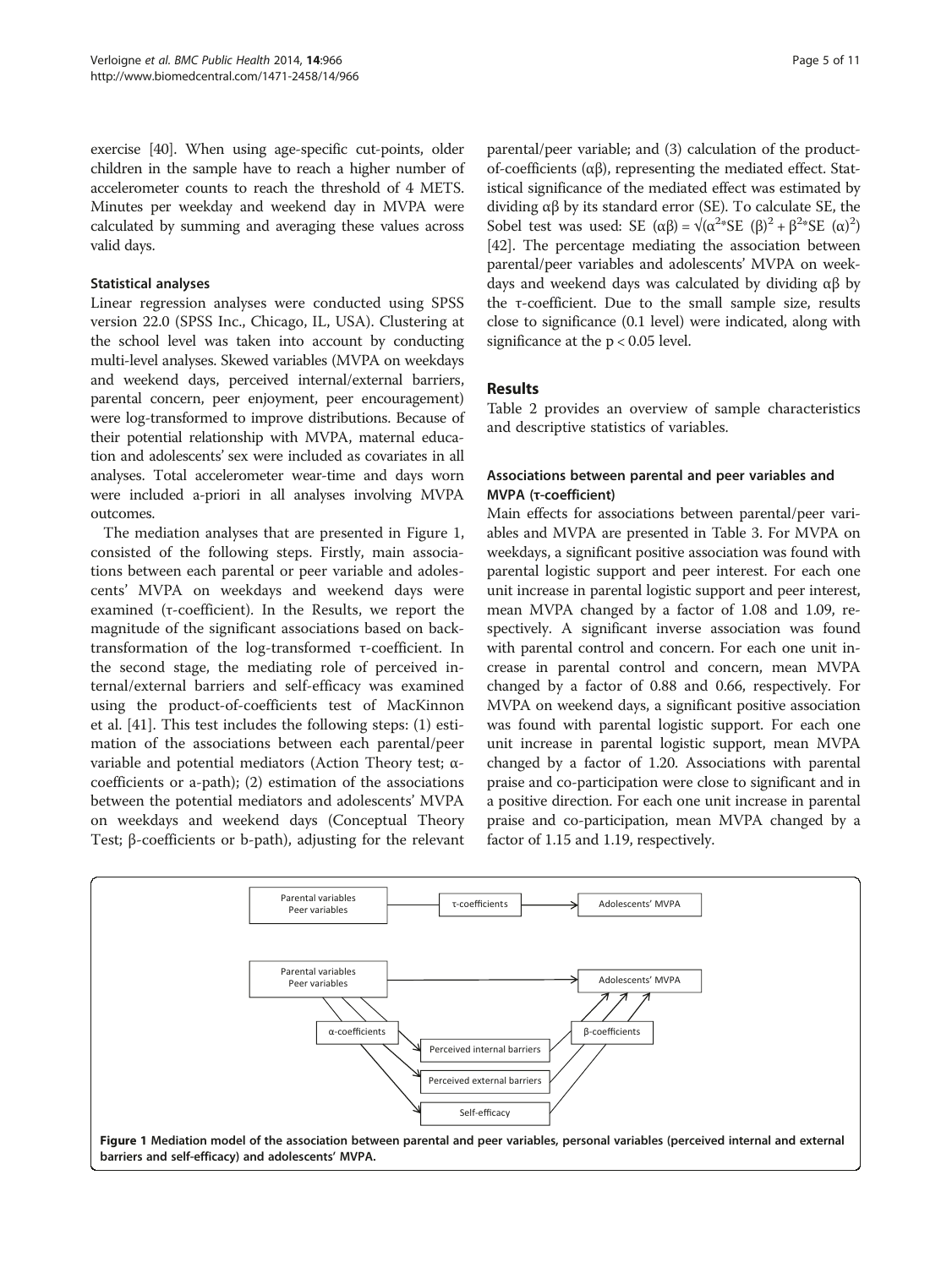<span id="page-5-0"></span>Table 2 Sample characteristics and descriptive statistics  $(n = 134)$ 

| Demographic variables                           | % or mean $\pm$ SD |
|-------------------------------------------------|--------------------|
| Sex, girls (%)                                  | 51                 |
| Adolescent's age (mean ± SD, years)             | $14.11 \pm 0.59$   |
| Maternal education (%)                          |                    |
| - Low                                           | 18                 |
| - Medium                                        | 41                 |
| - High                                          | 41                 |
| Person who completed parent questionnaire (%)   |                    |
| - Mother/female carer                           | 84                 |
| - Father/male carer                             | 15                 |
| - Other                                         | 1                  |
| Age of responding parent (mean $\pm$ SD, years) | $45.02 \pm 4.72$   |
| <b>PA</b> variables                             |                    |
| MVPA on weekdays (mins/day)                     | $45.49 \pm 23.65$  |
| MVPA on weekend days (mins/day)                 | $30.80 \pm 29.63$  |
| <b>Parental variables</b>                       |                    |
| Parental co-participation in PA (range 1-6)     | $2.27 \pm 1.12$    |
| Parental logistic support for PA (range 1-6)    | $3.25 \pm 1.34$    |
| Parental praise of PA (range 1-6)               | $3.49 \pm 1.44$    |
| Parental control of PA (range 1-5)              | $3.23 \pm 0.74$    |
| Parental concern about PA (range 1-4)           | $2.04 \pm 1.42$    |
| Peer variables                                  |                    |
| Peer modeling of PA (range 1-5)                 | $2.48 \pm 1.14$    |
| Peer enjoyment of PA (range 1-5)                | $2.11 \pm 0.97$    |
| Peer interest in PA (range 1-5)                 | $3.62 \pm 1.23$    |
| Peer encouragement of PA (range 1-3)            | $1.41 \pm 0.49$    |
| <b>Personal variables</b>                       |                    |
| Self-efficacy to overcome barriers (range 1-5)  | $3.40 \pm 0.81$    |
| Perceived internal barriers (range 1-5)         | $1.88 \pm 0.67$    |
| Perceived external barriers (range 1-5)         | $1.85 \pm 0.64$    |

SD, standard error; MVPA, moderate- to vigorous physical activity; mins, minutes.

## Associations between parental and peer variables and potential mediators (α-coefficients)

With the exception of parental co-participation, the majority of family/peer variables examined in this study were associated with the three potential mediators ( $p <$ 0.05; Table [4](#page-7-0)). Higher parental logistic support, peer interest in PA and parental praise were related to higher self-efficacy and the perception of less internal and external barriers. In contrast, higher parental control and parental concern were related to lower selfefficacy and the perception of more internal barriers. Higher parental concern was also related to the perception of more external barriers.

## Associations between potential mediators and MVPA (β-coefficients)

The β-path was significant or close to significant (and inverse) for perceived internal barriers and MVPA on weekdays and weekend days (Table [4](#page-7-0)). The β-path was inverse and close to significant for perceived external barriers and MVPA on weekdays and weekend days (all at  $p < 0.1$  level). For all parent and peer variables, the β-path was not significantly associated between self-efficacy and MVPA on weekdays or weekend days.

## Mediating effect of barriers and self-efficacy on the associations between parental and peer variables and MVPA (αβ-coefficients)

Perceived internal barriers significantly mediated the association between parental logistic support and MVPA on weekdays (Table [4](#page-7-0)). Several close to significant mediating effects of perceived internal barriers were also found for the associations between parental control, parental concern and peer interest and MVPA on weekdays. Selfefficacy and perceived external barriers did not significantly mediate any association.

## Discussion

This study aimed to investigate associations between parental and peer variables and adolescents' objectively measured mean MVPA on weekdays and weekend days and the possible mediating effect of perceived barriers and selfefficacy on these associations. The study found that, compared with the peer variables, a greater range of parental variables were associated with adolescents' MVPA, and that these parenting variables influence adolescents' MVPA on weekdays at least in part via perceived internal barriers such as lack of time and interest in PA. These findings have important practical implications for PA promotion among adolescents.

It has, however, been demonstrated in previous research that peers become more important as children grow and mature into adolescence [\[11\]](#page-10-0). A plausible explanation for our results might relate to the urban environment in Australia, where average distances to secondary schools are over 3 km [[43\]](#page-10-0) and adolescents' independent mobility or the freedom to move around the neighbourhood without adult accompaniment is lower compared with other developed countries such as England [\[44\]](#page-10-0). Australian adolescents may therefore be more dependent on parental support to be physically active.

This study showed that parental logistic support was positively related to adolescents' MVPA on weekdays and weekend days. Parental praise and parental coparticipation were also both associated with adolescents' MVPA on weekend days, although the association only approached significance. Parents should be made aware of the importance of their ongoing support of their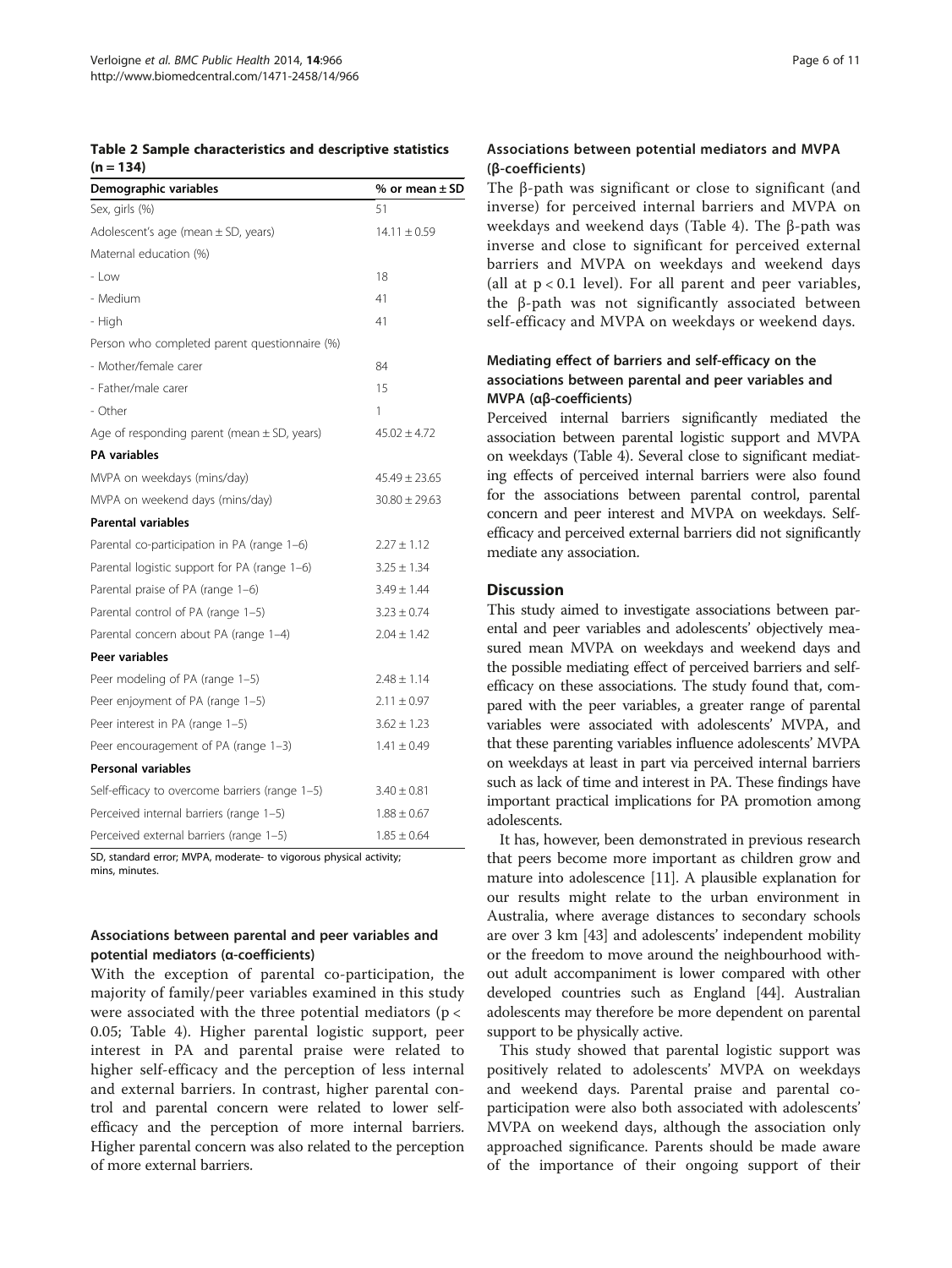|                                  | <b>MVPA on weekdays</b> | MVPA on weekend days        |
|----------------------------------|-------------------------|-----------------------------|
|                                  | τ, SE (95% CI)          | τ, SE (95% CI)              |
| <b>Parental variables</b>        |                         |                             |
| Parental co-participation in PA  | 0.025, 0.019            | 0.076, 0.041                |
|                                  | $(-0.012;0.062)$        | $(-0.004; 0.156)^+$         |
| Parental logistic support for PA | 0.035, 0.016            | 0.078, 0.035                |
|                                  | $(0.004; 0.066)^*$      | $(0.009; 0.147)^*$          |
| Parental praise of PA            | 0.015, 0.014            | 0.061, 0.032                |
|                                  | $(-0.012;0.042)$        | $(-0.002; 0.124)^{\dagger}$ |
| Parental control of PA           | $-0.056, 0.027$         | $-0.017, 0.063$             |
|                                  | $(-0.109; -0.003)*$     | $(-0.140;0.106)$            |
| Parental concern about PA        | $-0.180, 0.081$         | $-0.075, 0.181$             |
|                                  | $(-0.339; -0.021)^*$    | $(-0.430;0.280)$            |
| Peer variables                   |                         |                             |
| Peer modeling of PA              | $-0.016, 0.019$         | $-0.011, 0.042$             |
|                                  | $(-0.053;0.021)$        | $(-0.096;0.068)$            |
| Peer enjoyment of PA             | $-0.131, 0.113$         | 0.039, 0.244                |
|                                  | $(-0.352;0.090)$        | $(-0.439; 0.517)$           |
| Peer interest in PA              | 0.036, 0.018            | 0.052, 0.039                |
|                                  | $(0.001; 0.071)^*$      | $(-0.024; 0.128)$           |
| Peer encouragement of PA         | 0.086, 0.157            | $-0.342, 0.356$             |
|                                  | $(-0.222:0.394)$        | $(-1.040:0.356)$            |

#### <span id="page-6-0"></span>Table 3 Main associations between parental and peer variables and MVPA on weekdays and weekend days (mins/day)

Analyses were adjusted for adolescents' sex, maternal education, total accelerometer wear-time and days worn; MVPA, moderate- to vigorous physical activity; SE, standard error; CI, confidence interval;  $\textsuperscript{t}$ p < 0.1 (indicated in italic); \*p < 0.05 (indicated in bold).

child's MVPA, even when their child becomes older and gains increased autonomy. This highlights the need for family-focused interventions to promote PA among adolescents, including strategies to increase parental support. This is especially the case for families who have reduced capacity to provide logistic support due, for example, to factors such as financial reasons, work patterns or time constraints. Davison and Jago [\[45\]](#page-10-0) have suggested some strategies to facilitate the provision of logistic support, such as car-pooling to and from physical activities and organising social activities for parents while their child participates in sports activities. Other strategies to increase parental support include providing parents with suggestions on possible physical activities to do together with their child and encouraging sports clubs to inform and involve parents.

Parents play an important supportive role, however, parental control and concern about their adolescents' PA levels were negatively related to MVPA on weekdays. This concurs with findings of another Australian study that reported an inverse association between parental restriction and weekday MVPA among adolescent girls [\[46\]](#page-10-0) and suggests that the way in which parents support the activity of the adolescent is of great importance. This is consistent with studies investigating the impact of parenting styles and practices on adolescents' food consumption where it has been shown that parental control is associated with a less favourable food intake [[47,48](#page-10-0)]. Thus, it would be important for parents to support the adolescent in order to increase MVPA without being too controlling. However, as our analyses are cross-sectional, it is also possible that parents might have a higher concern and more control regarding their child's PA because their child is less physically active.

Regarding the peer variables, only peer interest in PA was related to adolescents' MVPA on weekdays. It is possible that during the week, adolescents are more likely to be physically active during school hours (e.g. during recess or lunch break) or immediately after school if their friends are interested in PA. None of the peer variables were significantly related to adolescents' MVPA on weekend days, which emphasises again the importance of parental variables as key correlates of adolescents' PA. Additional research is needed to examine the impact of parental and peer variables on adolescents' MVPA during specific periods (e.g. school hours vs. after school). According to the socio-ecological model [\[6](#page-9-0)] and the EnRG framework [\[7](#page-9-0)], these parental and peer factors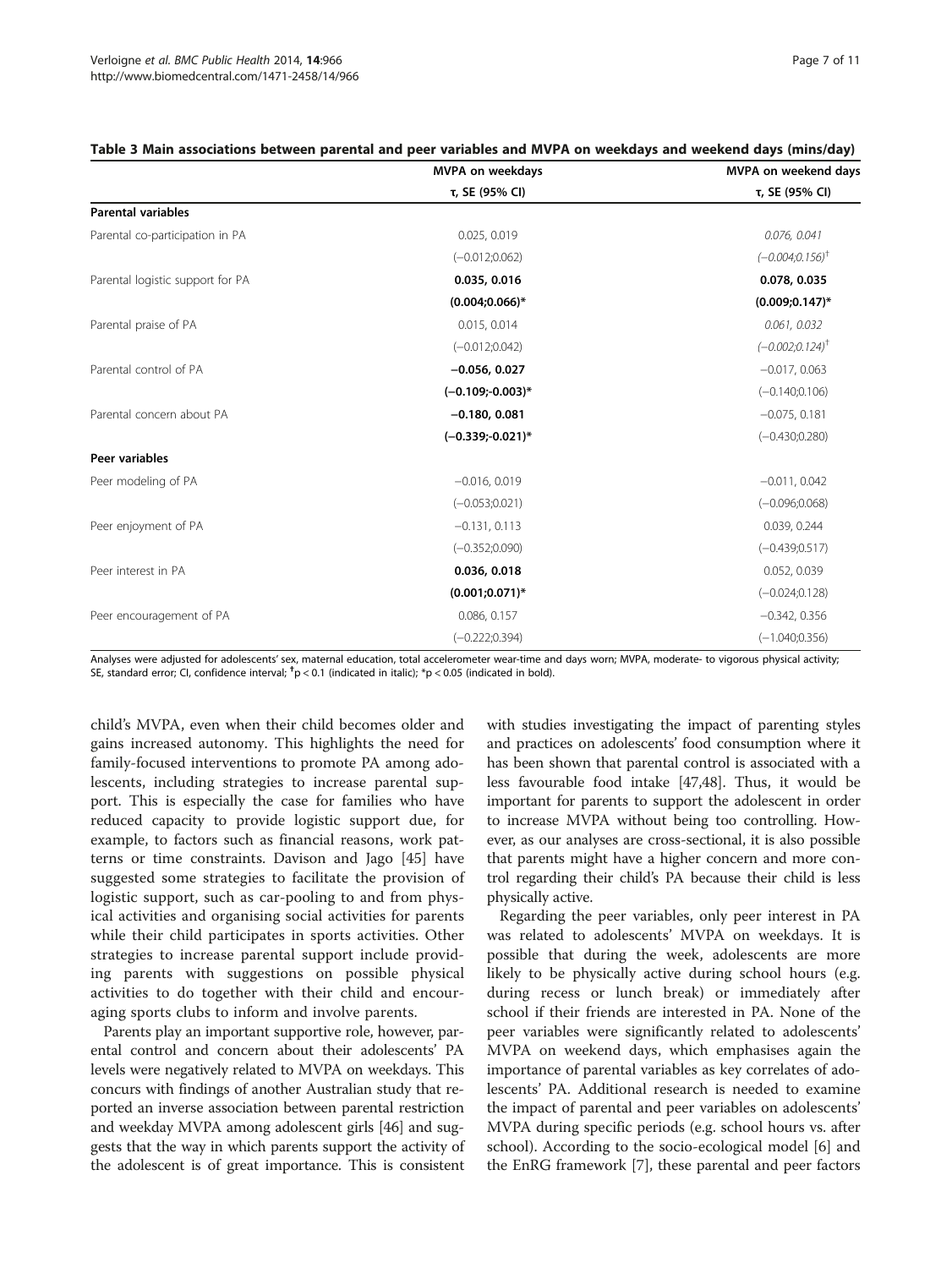| <b>MVPA on weekdays</b>          |                        |                             |                             |            |
|----------------------------------|------------------------|-----------------------------|-----------------------------|------------|
|                                  | a, SE                  | $\beta$ , SE                | $\alpha\beta$ , SE          | % mediated |
|                                  | (95%CI)                | (95%CI)                     | (95%CI)                     |            |
| Parental logistic support for PA |                        |                             |                             |            |
| Potential mediators              |                        |                             |                             |            |
| Self-efficacy                    | 0.175, 0.054           | 0.032, 0.028                | 0.006, 0.005                |            |
|                                  | $(0.069; 0.281)$ **    | $(-0.023;0.087)$            | $(-0.005;0.016)$            |            |
| Internal barriers                | $-0.044, 0.010$        | $-0.341, 0.153$             | 0.015, 0.008                | 42.9%      |
|                                  | $(-0.064; -0.024)$ *** | $(-0.641; -0.041)^*$        | $(0.000; 0.030)^*$          |            |
| External barriers                | $-0.040, 0.009$        | $-0.249, 0.157$             | 0.010, 0.007                |            |
|                                  | $(-0.058; -0.022)$ *** | $(-0.557;0.059)$            | $(-0.003;0.023)$            |            |
| <b>Parental control of PA</b>    |                        |                             |                             |            |
| Potential mediators              |                        |                             |                             |            |
| Self-efficacy                    | $-0.367, 0.099$        | 0.027, 0.028                | $-0.010, 0.011$             |            |
|                                  | $(-0.561,-0.173)$ ***  | $(-0.028;0.082)$            | $(-0.031;0.011)$            |            |
| Internal barriers                | 0.054, 0.018           | $-0.301, 0.145$             | $-0.016, 0.010$             | 29.0%      |
|                                  | $(0.019; 0.089)$ **    | $(-0.585; -0.017)^*$        | $(-0.035;0.002)^{\dagger}$  |            |
| External barriers                | 0.020, 0.018           | $-0.284, 0.149$             | $-0.006, 0.006$             |            |
|                                  | $(-0.015;0.055)$       | $(-0.576; 0.008)^{\dagger}$ | $(-0.017;0.006)$            |            |
| Parental concern about PA        |                        |                             |                             |            |
| Potential mediators              |                        |                             |                             |            |
| Self-efficacy                    | $-1.099, 0.291$        | 0.023, 0.028                | $-0.025, 0.031$             |            |
|                                  | $(-1.669; -0.529)$ *** | $(-0.032;0.078)$            | $(-0.087;0.036)$            |            |
| Internal barriers                | 0.225, 0.053           | $-0.280, 0.153$             | $-0.063, 0.037$             | 35.0%      |
|                                  | $(0.121; 0.329)$ ***   | $(-0.580; 0.020)^{\dagger}$ | $(-0.136;0.010)^{\dagger}$  |            |
| External barriers                | 0.153, 0.053           | $-0.237, 0.156$             | $-0.036, 0.027$             |            |
|                                  | $(0.038; 0.288)$ **    | $(-0.543;0.069)$            | $(-0.089;0.017)$            |            |
| Peer interest in PA              |                        |                             |                             |            |
| Potential mediators              |                        |                             |                             |            |
| Self-efficacy                    | 0.163,0.064            | 0.029, 0.028                | 0.005, 0.005                |            |
|                                  | $(0.038; 0.288)^*$     | $(-0.026;0.084)$            | $(-0.005;0.014)$            |            |
| Internal barriers                | $-0.037, 0.012$        | $-0.311, 0.143$             | 0.012, 0.006                | 32.0%      |
|                                  | $(-0.061; -0.012)$ **  | $(-0.591; -0.031)^*$        | $(-0.001; 0.024)^{\dagger}$ |            |
| External barriers                | $-0.029, 0.011$        | $-0.268, 0.152$             | 0.008, 0.005                |            |
|                                  | $(-0.051; -0.007)$ **  | $(-0.566; 0.030)^{\dagger}$ | $(-0.003;0.018)$            |            |
|                                  |                        | MVPA on weekend days        |                             |            |
|                                  | <b>α</b> (SE)          | $\beta$ (SE)                | $\alpha\beta$ (SE)          | % mediated |
|                                  | (95%CI)                | (95%CI)                     | (95%CI)                     |            |
| Parental co-participation in PA  |                        |                             |                             |            |
| Potential mediators              |                        |                             |                             |            |
| Self-efficacy                    | 0.042, 0.067           | 0.054, 0.056                | 0.002, 0.004                |            |
|                                  | $(-0.089; 0.173)$      | $(-0.056; 0.164)$           | $(-0.006;0.011)$            |            |
| Internal barriers                | $-0.009, 0.012$        | $-0.729, 0.306$             | 0.007, 0.009                |            |
|                                  | $(-0.033;0.015)$       | $(-1.329; -0.129)^*$        | $(-0.011;0.025)$            |            |

## <span id="page-7-0"></span>Table 4 Mediation analyses for associations between parental and peer variables and MVPA on weekdays and weekend days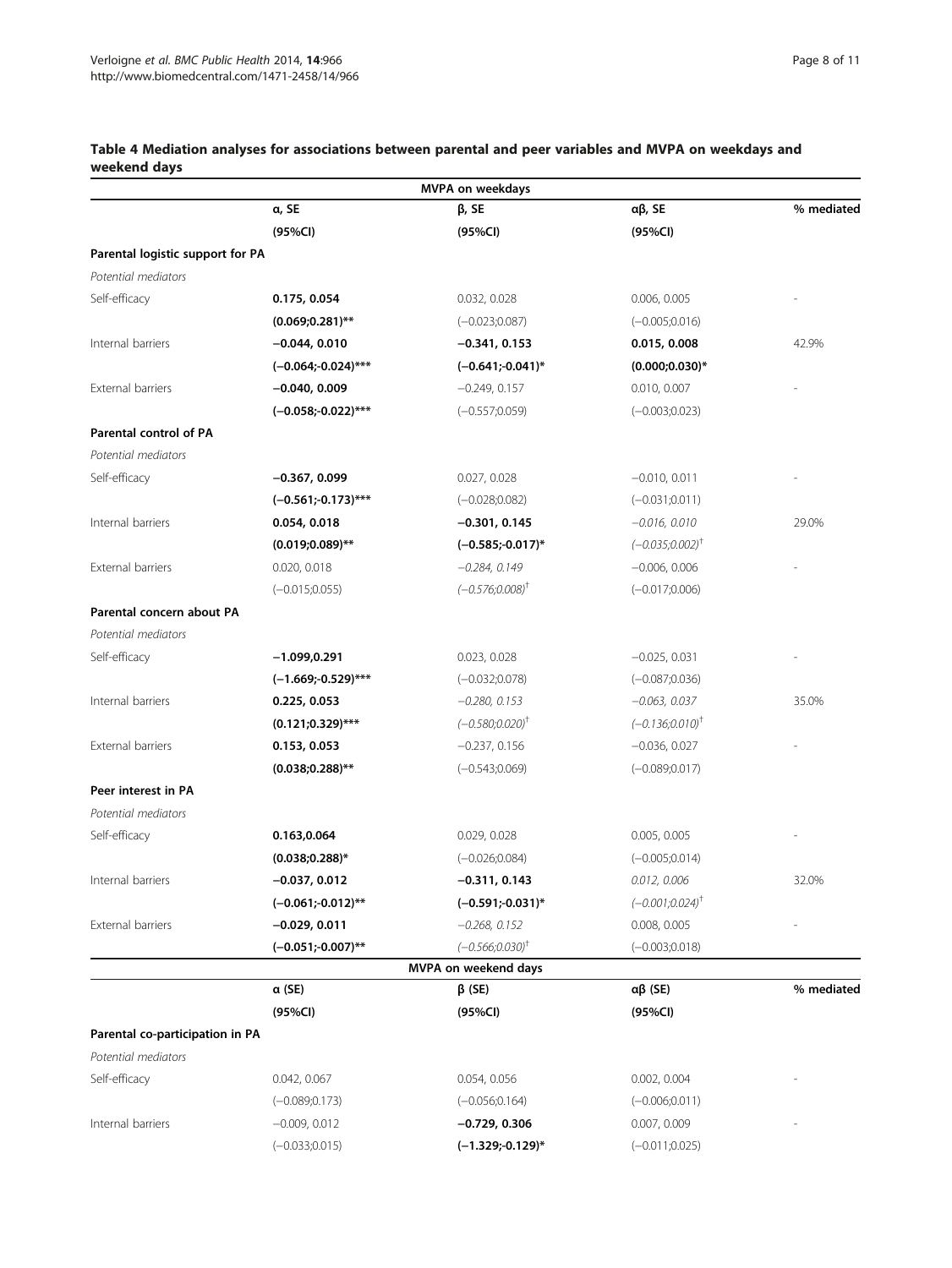| $-0.009, 0.012$                  | 0.702, 0.324                | 0.006, 0.009      |  |
|----------------------------------|-----------------------------|-------------------|--|
| $(-0.033;0.015)$                 | $(-1.337; -0.067)^*$        | $(-0.011; 0.024)$ |  |
| Parental logistic support for PA |                             |                   |  |
|                                  |                             |                   |  |
| 0.175, 0.054                     | 0.025, 0.059                | 0.004, 0.010      |  |
| $(0.069; 0.281)$ **              | $(-0.091; 0.141)$           | $(-0.016;0.025)$  |  |
| $-0.045, 0.010$                  | $-0.585, 0.333$             | 0.026, 0.016      |  |
| $(-0.065; -0.025)$ ***           | $(-1.238; 0.068)^{\dagger}$ | $(-0.005;0.058)$  |  |
| $-0.040, 0.010$                  | $-0.545, 0.347$             | 0.019, 0.013      |  |
| $(-0.058,-0.021)$ ***            | $(-1.225; 0.135)$           | $(-0.006; 0.044)$ |  |
|                                  |                             |                   |  |
|                                  |                             |                   |  |
| 0.103, 0.051                     | 0.039, 0.058                | 0.004, 0.006      |  |
| $(0.003; 0.203)^*$               | $(-0.075; 0.153)$           | $(-0.008;0.016)$  |  |
| $-0.031, 0.010$                  | $-0.585, 0.325$             | 0.018, 0.012      |  |
| $(-0.051,-0.011)$ **             | $(-1.238; 0.068)^{\dagger}$ | $(-0.005;0.041)$  |  |
| $-0.020, 0.009$                  | $-0.640, 0.330$             | 0.013, 0.009      |  |
| $(-0.038; -0.002)*$              | $(-1.287; 0.007)^{\dagger}$ | $(-0.004;0.030)$  |  |
|                                  |                             |                   |  |

#### Table 4 Mediation analyses for associations between parental and peer variables and MVPA on weekdays and weekend days (Continued)

Analyses were adjusted for adolescents' sex, maternal education, total accelerometer wear-time and days worn; β-path was adjusted for the independent variables; MVPA, moderate- to vigorous physical activity; SE, standard error; CI, confidence interval;  $^\dagger$ p < 0.1 (indicated in italic); \*p < 0.05 (indicated in bold); \*\*p < 0.01 (indicated in bold);  $***p < 0.001$  (indicated in bold).

can directly influence MVPA or can be mediated by personal factors. Almost all parental/peer variables were strongly associated with the personal variables, suggesting that personal factors can be shaped or reinforced by parents and peers [\[19](#page-10-0)].

In this study, only the perception of internal barriers was able to (partly) explain associations between parental/ peer variables and MVPA on weekdays. The proportion of the associations explained by perceived internal barriers was high (up to 43%). These results suggest that if adolescents receive greater parental support (or if their closest friend is interested in PA), they may perceive fewer internal barriers to be physically active which may result in higher MVPA on weekdays. Although some results were close to significant, these findings suggest that parents may influence adolescents' MVPA both directly and indirectly through the internalization of barriers. Previous research has identified the perception of internal barriers such as lack of time as an important correlate of adolescents' PA [[20\]](#page-10-0) and this current study reinforces parents' influence on this perception. Furthermore, it is possible that perceptions of internal barriers as a personal factors or cognition persist with age, such that adolescents who internalise fewer personal barriers during adolescence as a result of positive PA parenting practices may continue to be

more physically active than others once the direct influence of their parents decreases.

Interventions should therefore focus on helping parents to support their child's PA throughout youth to foster positive cognitions towards PA. Although our cross-sectional findings are in line with the theoretical EnRG-framework [[7](#page-9-0)], longitudinal research and especially experimental research are needed to confirm this hypothesis and to make causal inferences, particularly given that reverse causality between MVPA and internal barriers is plausible, whereby higher MVPA levels may lead to fewer perceived internal barriers. Although several studies have cited selfefficacy as a consistent correlate of youth PA [\[8](#page-9-0)[,20-24](#page-10-0)], self-efficacy was not associated with adolescents' MVPA on weekdays or weekend days in the current study, and as such was not a mediator of the associations between parental and peer variables and adolescents' MVPA. Nevertheless, it has been argued that self-efficacy to overcome barriers might be more important for the initiation of PA, but that other forms of self-efficacy, such as self-regulatory efficacy, are more important for maintaining PA [[8](#page-9-0)].

The absence of significant mediating effects for two of the three potential mediators suggests that the parental or peer variables may have a direct, automatic influence on MVPA. More likely, however, is that consistent with the EnRG framework [[7](#page-9-0)], other personal variables not included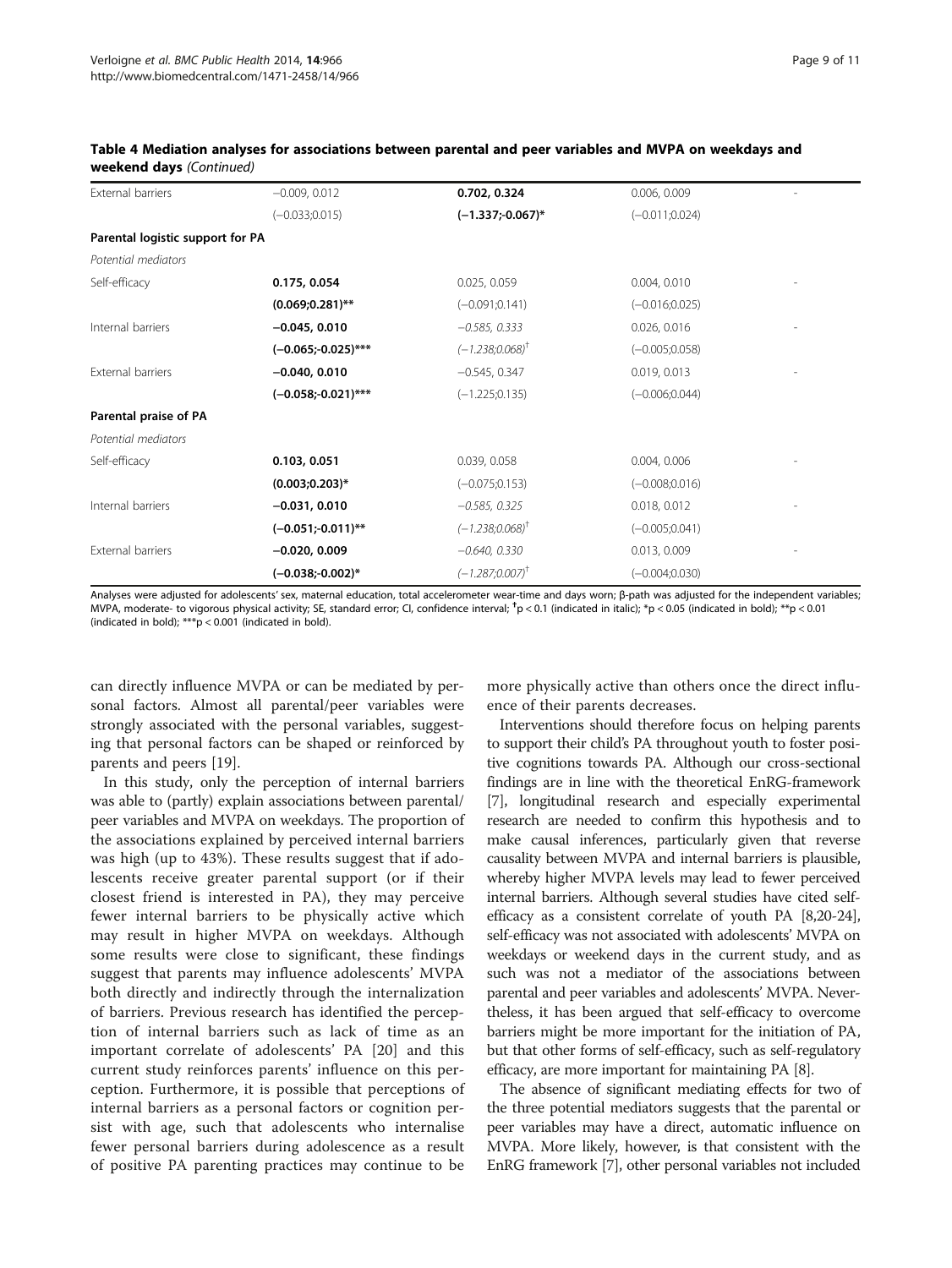<span id="page-9-0"></span>in this study, such as perceived behavioural control, attitude and self-regulatory efficacy, might explain the association. Further research should include a range of other personal variables as mediators of associations between parental and peer factors and MVPA among adolescents.

A strength of this study is the effort to better understand the complexity of how parental and peer variables work together with personal factors to influence adolescents' MVPA, which is currently an important target in behavioural research [\[22\]](#page-10-0). Another strength is the use of accelerometers to provide an objective view of adolescent's MVPA levels. However, it could be argued whether or not data on one weekend day are sufficient to accurately estimate MVPA on weekend days. In the present study, 75% of adolescents had valid data on both weekend days. There are also other study limitations that need to be acknowledged. A first limitation is the use of single items to assess some of the parental and peer variables. Some items were combined to form particular constructs with high Cronbach's alpha values being reported for all constructs except for parental control. A second limitation is the small sample size, partly due to the large attrition between T1 and T2. An important reason for the large attrition rate was that the study was not initially set up as a prospective cohort study. The small sample size did not allow for stratification by sex. It is possible that parental and peer influences differ [[11\]](#page-10-0) and that associations may operate through different personal factors, depending on sex. Also, this may affect the generalizability of the results and the ability to detect significant associations. Finally, this study was based on cross-sectional data and stronger study designs are needed to confirm the direction of associations between parental, peer, personal and PA variables among adolescents. Longitudinal research has the ability to make causal statements, but the strongest study design is experimental research to determine if an increase in parental support causes an increase in PA levels among adolescents in the intervention group compared to the control group and if this association is mediated by a decrease in the adolescents' perception of internal barriers.

#### Conclusions

Parents appear to play a more important role (e.g. providing logistic support) than peers regarding adolescents' objectively measured MVPA on weekdays and weekend days. Parental support may also influence MVPA on weekdays by reducing adolescents' perception of internal barriers such as lack of time and interest. Interventions aiming to increase adolescents' MVPA should therefore include strategies directed to parents to help them support their adolescents' PA. Longitudinal and experimental studies with a large sample are needed to confirm these findings and to investigate other potential mediators of the association between parental/peer factors and adolescents' MVPA.

#### Abbreviations

PA: Physical activity; MVPA: Moderate-to-vigorous physical activity; MET: Metabolic equivalent of task; SE: Standard error.

#### Competing interests

The authors declare that they have no competing interests.

#### Authors' contributions

MV conducted the statistical analyses and drafted the paper. The other co-authors were involved in developing the study design and/or critically revising the manuscript for important intellectual content. All authors read and approved the final manuscript.

#### Acknowledgements

Analyses for the current paper were part of the MeMo International Exchange programme funded under Marie Curie Actions (FP7-PEOPLE-2009-IRSES-247630). MV is supported by the Research Foundation Flanders (FWO) (postdoctoral research fellowship: FWO13/PDO/191). JV is supported by a National Health and Medical Research Council Early Career Fellowship (ID 1053426). JS is supported by a NHMRC Principal Research Fellowship (APP1026216). AT is supported by a National Heart Foundation of Australia Future Leader Fellowship (Award ID 100046). Baseline recruitment was funded by the Victorian Health Promotion Foundation and follow-up data collection (on which the paper is based) was funded by the Australian Research Council (DP0664206).

#### Author details

<sup>1</sup>Department of Movement and Sport Sciences, Ghent University, Ghent, Belgium. <sup>2</sup>Centre for Physical Activity and Nutrition Research (C-PAN), Deakin University, Melbourne, Australia.

#### Received: 15 July 2014 Accepted: 16 September 2014 Published: 18 September 2014

#### References

- 1. Biddle SJH, Asare M: Physical activity and mental health in children and adolescents: a review of reviews. Br J Sports Med 2011, 45:886-895.
- 2. Janssen I, LeBlanc AG: Systematic review of the health benefits of physical activity and fitness in school-aged children and youth. Int J Behav Nutr Phys Act 2010, 7:40.
- 3. Troiano RP, Berrigan D, Dodd KW, Mâsse LC, Tilert T, McDowell M: Physical activity in the United States measured by accelerometer. Med Sci Sports Exerc 2008, 40:181–188.
- 4. Spittaels H, Van Cauwenberghe E, Verbestel V, De Meester F, Van Dyck D, Verloigne M, Haerens L, Deforche B, Cardon G, De Bourdeaudhuij I: Objectively measured sedentary time and physical activity across the lifespan: a cross-sectional study in four age groups. Int J Behav Nutr Phys Act 2012, 9:149.
- 5. Kremers SP: Theory and practice in the study of influences on energy balance-related behaviors. Patient Educ Couns 2010, 79:291–298.
- 6. Sallis JF, Owen N, Fisher EB: Ecological Models of Health Behavior. In Health Behavior and Health Education: Theory, Research, and Practice. 4th edition. Edited by Glanz K, Rimer B, Viswanath K. San Francisco: Jossey-Bass; 2008:464–485.
- 7. Kremers SPJ, de Bruijn GJ, Visscher TLS, van Mechelen W, de Vries NK, Brug J: Environmental influences on energy balance-related behaviors: a dual-process view. Int J Behav Nutr Phys Act 2006, 3:9.
- 8. Motl RW, Dishman RK, Ward DS, Saunders RP, Dowda M, Felton G, Pate RR: Perceived physical environment and physical activity across one year among adolescent girls: self-efficacy as a possible mediator? J Adol Health 2005, 37:403–408.
- 9. Humbert ML, Chad KE, Spink KS, Muhajarine N, Anderson KD, Bruner MW, Girolami TM, Odnokon P, Gryba CR: Factors that influence physical activity participation among high- and low-SES youth. Qual Health Res 2006, 16:467.
- 10. Larson NI, Walt MM, Story MT, Neumark-Sztainer D: Home/family, peer, school, and neighborhood correlates of obesity in adolescents. Obesity 2013, 21:1858–1869.